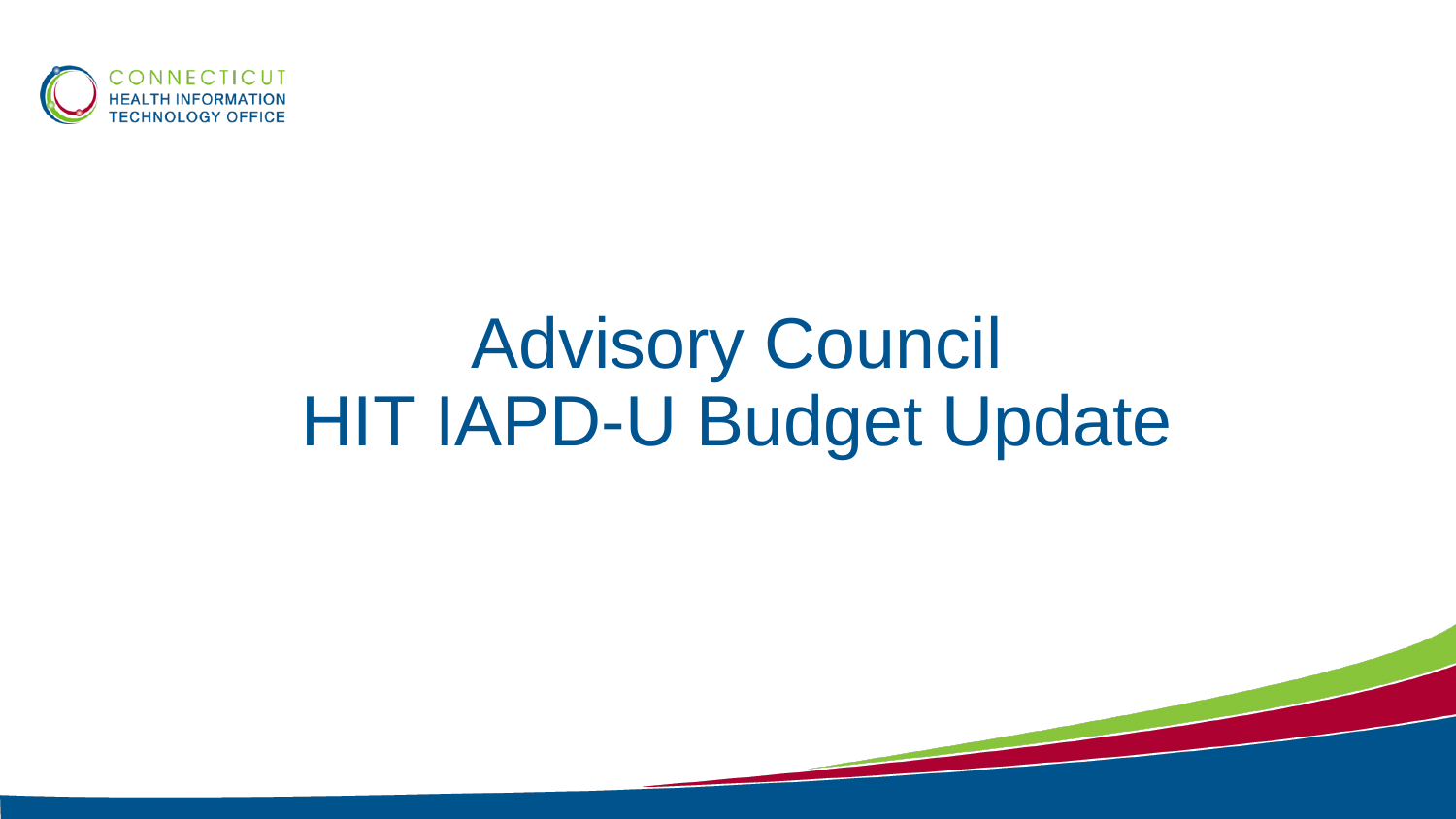## HIT IAPD and Appendix D HIE

- What is the overall purpose of the IAPD
	- ▶ The IAPD is a Bi-Annual process used for both planning and implementation purposes of HITECH activities
	- The IAPD secures funding through DSS Medicaid via Federal Financial Participation (FFP) at a 90/10 split
	- ▶ Submission in June was approved Oct. 4 for \$4.9M which includes HIT Contracting Services for HIT Planning
- What is Appendix D
	- ▶ The Appendix D is an addendum to the IAPD and describes the Funding and Statement of Need for HIE-related activities
		- Appendix D must link to the Meaningful Use and greater adoption and use of EHRs by eligible Medicaid providers
		- \$14.6M to support: Obtaining State of CT HIE Services as well as IIS Onboarding, Bi-Directional Exchange and Training at the same FFP 90/10 split